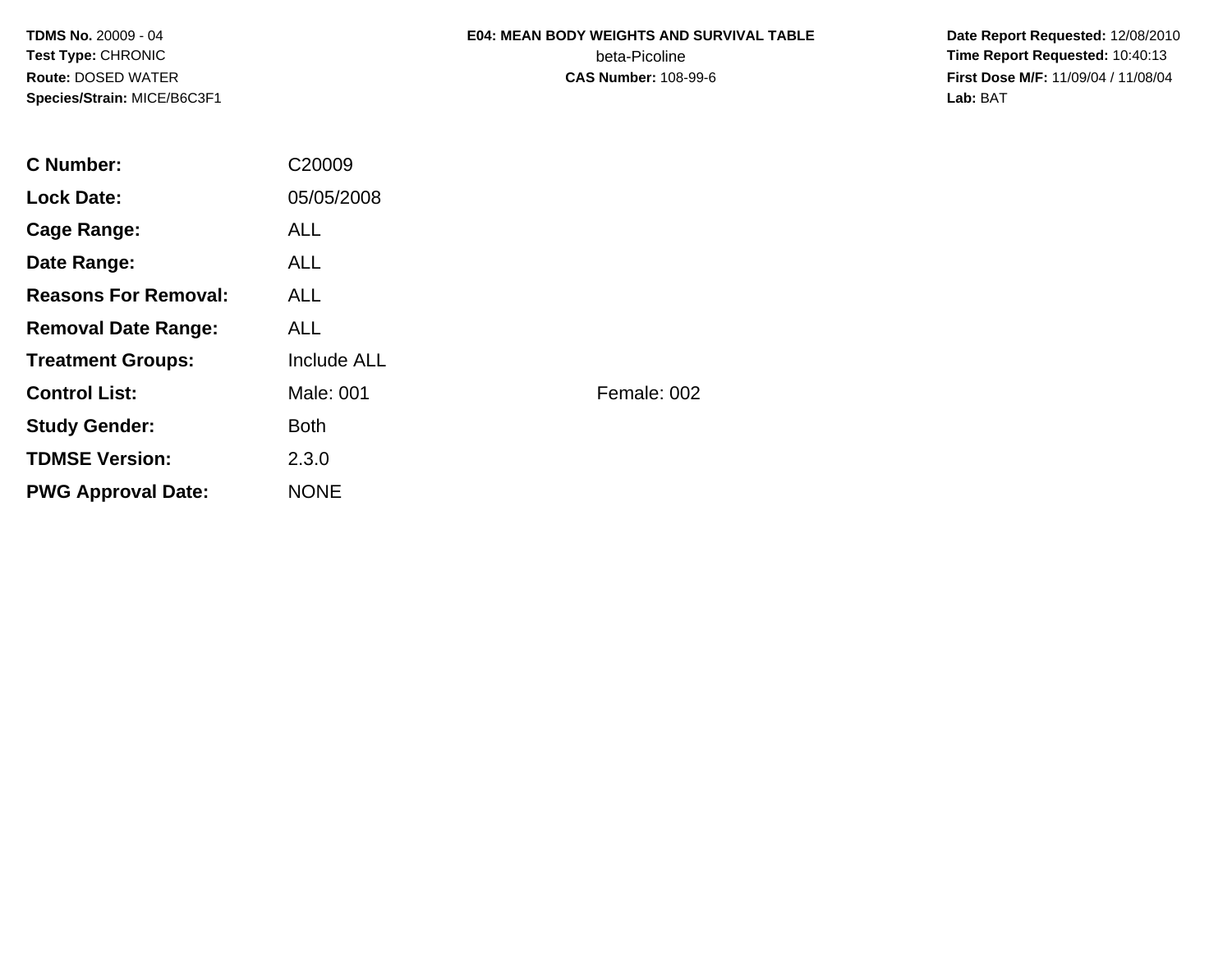## **E04: MEAN BODY WEIGHTS AND SURVIVAL TABLE**

beta-Picoline<br>CAS Number: 108-99-6

 **Date Report Requested:** 12/08/2010 **Time Report Requested:** 10:40:13 **First Dose M/F:** 11/09/04 / 11/08/04<br>Lab: BAT **Lab:** BAT

**MALE**

| <b>DAY</b>   |       | $0$ mg/l |          | 312.5 mg/l                            |    |       | 625 mg/l                                    |        |       | 1250 mg/l                      |    |  |
|--------------|-------|----------|----------|---------------------------------------|----|-------|---------------------------------------------|--------|-------|--------------------------------|----|--|
|              | WT(G) | N        | WT(G)    | $\frac{\%}{\text{OF}}$<br><b>CNTL</b> | N  | WT(G) | $\stackrel{\%}{\mathsf{OF}}$<br><b>CNTL</b> | N      | WT(G) | $\frac{\%}{\text{OF}}$<br>CNTL | N  |  |
| $\mathbf{1}$ | 23.7  | $50\,$   | 23.8     | 100.3                                 | 50 | 23.6  | 99.3                                        | $50\,$ | 23.7  | 99.8                           | 50 |  |
| 8            | 25.8  | $50\,$   | 25.5     | 98.8                                  | 50 | 25.2  | 97.7                                        | $50\,$ | 25.2  | 97.6                           | 50 |  |
| 15           | 27.2  | 50       | 27.0     | 99.4                                  | 50 | 26.5  | 97.5                                        | 50     | 26.6  | 98.1                           | 50 |  |
| 22           | 28.8  | 50       | 28.7     | 99.7                                  | 50 | 28.1  | 97.7                                        | 50     | 28.1  | 97.6                           | 50 |  |
| 29           | 30.9  | 50       | $30.5\,$ | 98.6                                  | 50 | 29.8  | 96.4                                        | $50\,$ | 29.9  | 96.5                           | 50 |  |
| 36           | 33.0  | $50\,$   | 32.5     | 98.4                                  | 50 | 31.6  | 95.8                                        | $50\,$ | 31.5  | 95.4                           | 50 |  |
| 43           | 35.0  | 50       | 34.5     | 98.5                                  | 50 | 33.3  | 95.1                                        | 50     | 33.3  | 95.1                           | 50 |  |
| 50           | 36.6  | $50\,$   | 35.9     | 98.1                                  | 50 | 34.8  | 95.1                                        | $50\,$ | 34.7  | 94.7                           | 50 |  |
| 57           | 38.1  | $50\,$   | 37.5     | 98.6                                  | 50 | 36.2  | 95.0                                        | $50\,$ | 36.2  | 95.1                           | 50 |  |
| 64           | 39.7  | 50       | 39.0     | 98.3                                  | 50 | 37.7  | 95.2                                        | $50\,$ | 37.7  | 95.0                           | 50 |  |
| 71           | 41.2  | $50\,$   | 40.7     | 98.7                                  | 50 | 39.3  | 95.2                                        | $50\,$ | 39.3  | 95.2                           | 50 |  |
| 78           | 42.9  | 50       | 42.2     | 98.3                                  | 50 | 40.8  | 95.0                                        | 50     | 40.8  | 95.0                           | 50 |  |
| 85           | 44.1  | 50       | 43.2     | 98.1                                  | 50 | 41.8  | 94.8                                        | 50     | 41.8  | 94.8                           | 50 |  |
| 113          | 48.0  | 50       | 46.8     | 97.5                                  | 50 | 45.4  | 94.6                                        | 50     | 45.3  | 94.4                           | 50 |  |
| 141          | 49.5  | $50\,$   | 48.5     | 97.9                                  | 50 | 47.2  | 95.3                                        | 50     | 46.5  | 94.0                           | 50 |  |
| 169          | 50.2  | 50       | 49.1     | 97.8                                  | 50 | 47.9  | 95.3                                        | 50     | 47.1  | 93.7                           | 50 |  |
| 197          | 51.9  | $50\,$   | 50.8     | 97.9                                  | 50 | 49.6  | 95.7                                        | 50     | 48.5  | 93.5                           | 50 |  |
| 225          | 52.9  | 50       | 52.0     | 98.3                                  | 50 | 50.5  | 95.4                                        | 50     | 49.1  | 92.8                           | 50 |  |
| 253          | 54.0  | 50       | 52.9     | 98.1                                  | 50 | 51.3  | 95.2                                        | 50     | 49.7  | 92.0                           | 50 |  |
| 281          | 55.1  | 50       | 54.0     | 97.9                                  | 50 | 52.2  | 94.7                                        | 50     | 50.3  | 91.3                           | 50 |  |
| 309          | 55.9  | 50       | 55.3     | 98.9                                  | 50 | 53.2  | 95.0                                        | 50     | 51.0  | 91.1                           | 50 |  |
|              | 56.7  | 50       | 55.7     | 98.2                                  | 50 | 53.2  | 93.9                                        | 50     | 51.5  | 90.9                           | 50 |  |
| 337          |       |          | 55.9     | 98.6                                  |    | 54.1  | 95.4                                        |        | 52.1  | 91.8                           | 50 |  |
| 365          | 56.7  | 50       |          |                                       | 50 |       |                                             | 50     |       |                                |    |  |
| 393          | 57.1  | 50       | 56.5     | 98.9                                  | 50 | 53.9  | 94.4                                        | 50     | 51.9  | 90.8                           | 50 |  |
| 421          | 57.0  | 49       | 56.0     | 98.3                                  | 49 | 53.4  | 93.6                                        | 50     | 51.1  | 89.6                           | 49 |  |
| 449          | 56.3  | 48       | 55.6     | 98.8                                  | 49 | 52.9  | 94.0                                        | 50     | 50.8  | 90.2                           | 48 |  |
| 477          | 56.3  | 45       | 55.6     | 98.7                                  | 48 | 53.1  | 94.4                                        | 48     | 49.9  | 88.7                           | 47 |  |
| 505          | 56.3  | 44       | 55.0     | 97.7                                  | 48 | 52.9  | 94.0                                        | 47     | 48.8  | 86.6                           | 47 |  |
| 533          | 55.4  | 41       | 54.1     | 97.5                                  | 47 | 52.5  | 94.8                                        | 44     | 47.2  | 85.1                           | 46 |  |
| 561          | 54.3  | 39       | 52.5     | 96.8                                  | 46 | 51.4  | 94.6                                        | 40     | 46.1  | 84.9                           | 43 |  |
| 589          | 53.2  | 36       | 51.4     | 96.8                                  | 43 | 50.3  | 94.6                                        | 39     | 44.9  | 84.4                           | 42 |  |
| 617          | 50.3  | 32       |          | 51.5 102.4                            | 39 | 49.0  | 97.5                                        | 39     | 42.7  | 84.9                           | 42 |  |
| 645          | 48.5  | 29       |          | 51.1 105.2                            | 32 | 46.5  | 95.9                                        | 36     | 40.6  | 83.6                           | 42 |  |
| 673          | 46.8  | 26       |          | 48.6 103.9                            | 32 | 45.0  | 96.2                                        | 33     | 37.9  | 81.0                           | 42 |  |
| 701          | 43.0  | 25       |          | 47.7 110.9                            | 30 | 42.7  | 99.3                                        | 30     | 36.8  | 85.7                           | 39 |  |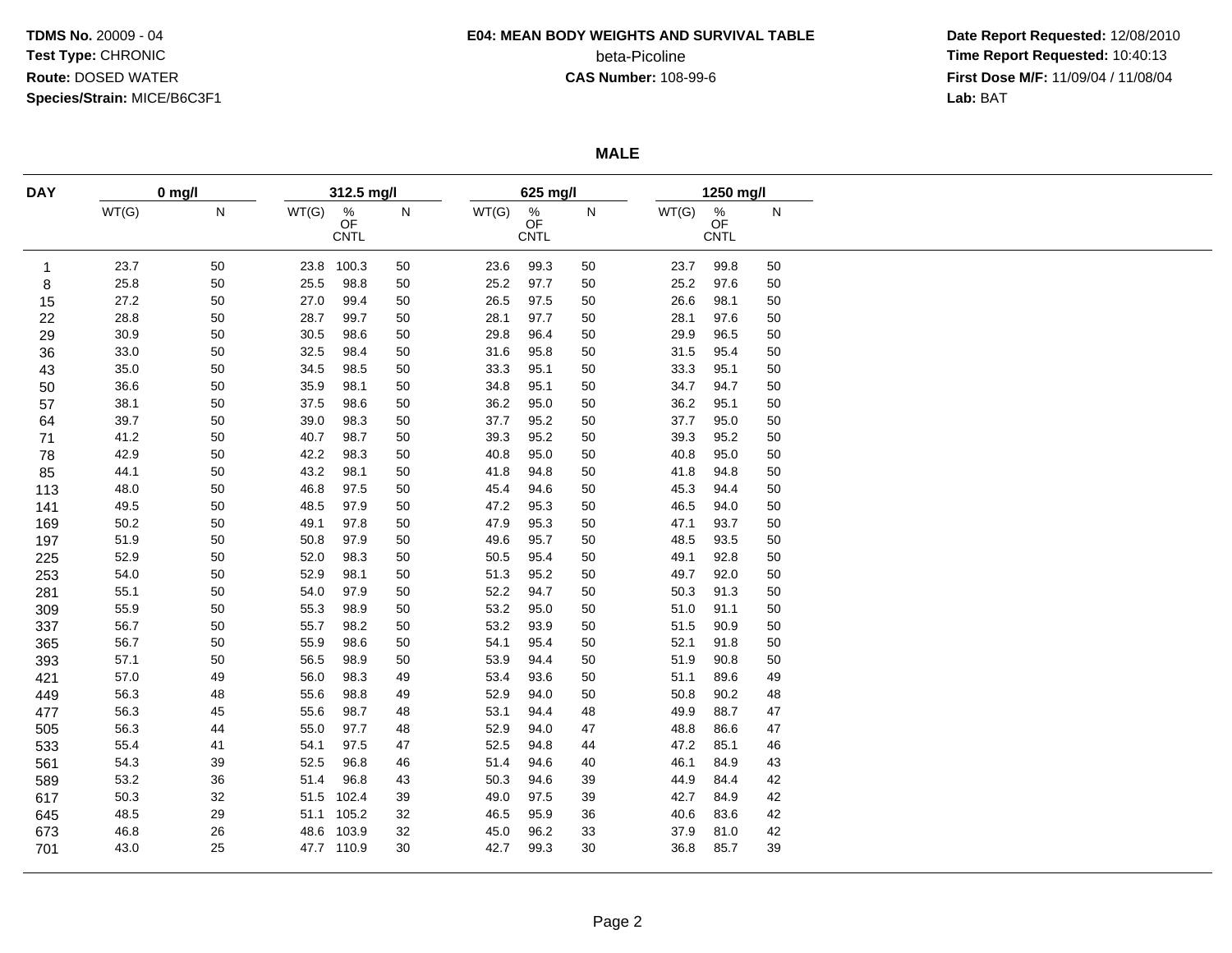# **E04: MEAN BODY WEIGHTS AND SURVIVAL TABLE**

beta-Picoline<br>CAS Number: 108-99-6

 **Date Report Requested:** 12/08/2010 **Time Report Requested:** 10:40:13 **First Dose M/F:** 11/09/04 / 11/08/04<br>Lab: BAT **Lab:** BAT

**MALE**

| WT(G)<br>WT(G)<br>WT(G)<br>WT(G)<br>N<br>N<br>%<br>N<br>%<br>%<br>N.<br>OF<br>OF<br>OF<br><b>CNTL</b><br><b>CNTL</b><br><b>CNTL</b><br>38.3<br>24<br>26<br>27<br>46.9 122.4<br>40.8 106.4<br>93.0<br>33<br>35.7 | <b>DAY</b>          | $0 \text{ mg/l}$ | $312.5 \text{ mg/l}$ |  | 625 mg/l |  |  | 1250 mg/l |  |  |
|-----------------------------------------------------------------------------------------------------------------------------------------------------------------------------------------------------------------|---------------------|------------------|----------------------|--|----------|--|--|-----------|--|--|
|                                                                                                                                                                                                                 |                     |                  |                      |  |          |  |  |           |  |  |
|                                                                                                                                                                                                                 | <b>TERM<br/>SAC</b> |                  |                      |  |          |  |  |           |  |  |

\*\*\* END OF MALE \*\*\*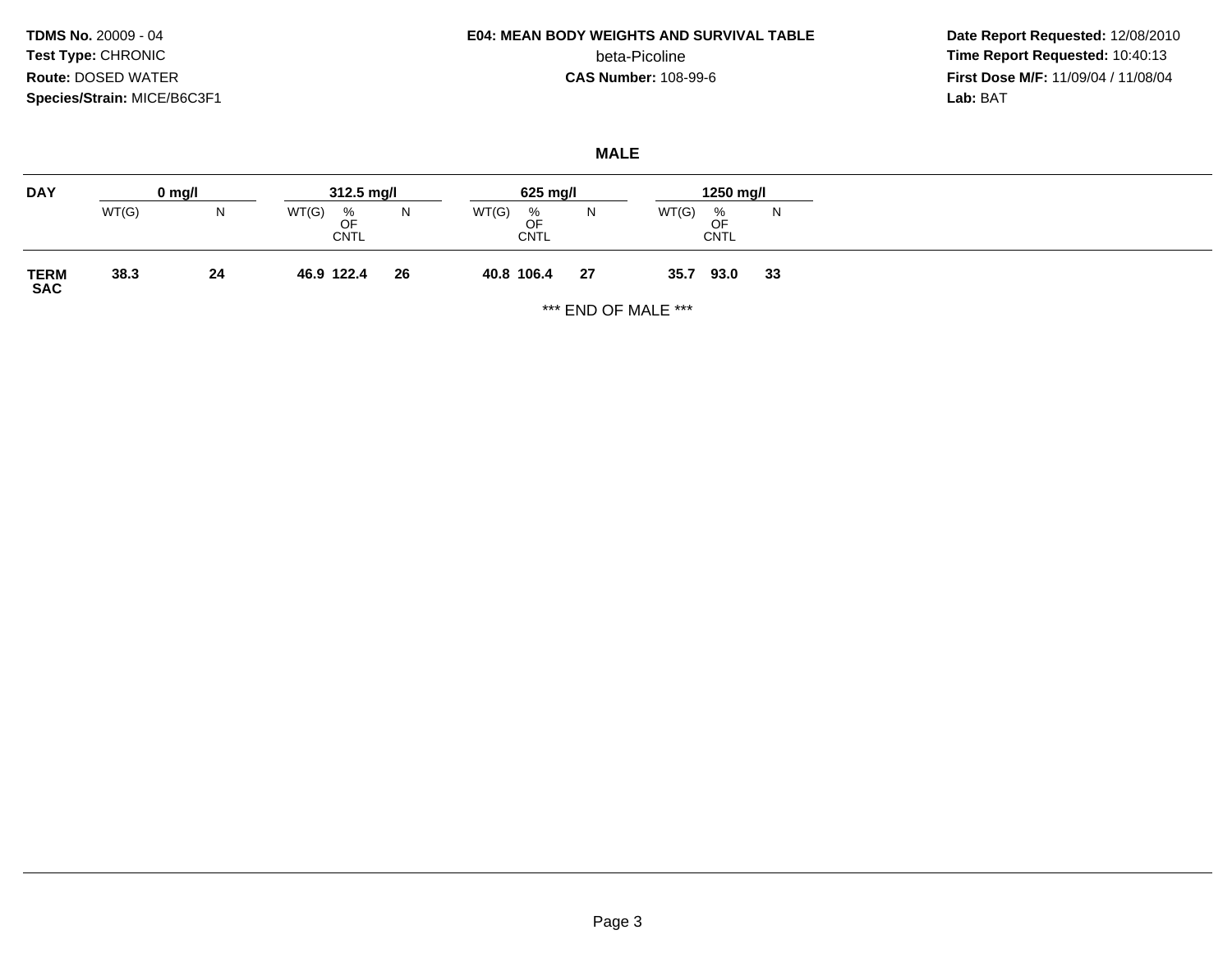#### **E04: MEAN BODY WEIGHTS AND SURVIVAL TABLE**

beta-Picoline<br>CAS Number: 108-99-6

 **Date Report Requested:** 12/08/2010 **Time Report Requested:** 10:40:13 **First Dose M/F:** 11/09/04 / 11/08/04<br>Lab: BAT **Lab:** BAT

#### **FEMALE**

| <b>DAY</b><br>$\mathbf{1}$<br>8 | WT(G)<br>18.6<br>19.7 | $0$ mg/l<br>${\sf N}$<br>50 | WT(G) | 312.5 mg/l<br>$\frac{\%}{\text{OF}}$ | N  |       | 625 mg/l                       |           |       | 1250 mg/l                      |           |
|---------------------------------|-----------------------|-----------------------------|-------|--------------------------------------|----|-------|--------------------------------|-----------|-------|--------------------------------|-----------|
|                                 |                       |                             |       | CNTL                                 |    | WT(G) | $\frac{\%}{\text{OF}}$<br>CNTL | ${\sf N}$ | WT(G) | $\frac{\%}{\text{OF}}$<br>CNTL | ${\sf N}$ |
|                                 |                       |                             | 18.8  | 100.7                                | 50 |       | 18.7 100.5                     | 50        | 18.5  | 99.5                           | 50        |
|                                 |                       | 50                          | 19.7  | 99.7                                 | 50 | 19.2  | 97.5                           | 50        | 19.1  | 97.0                           | 50        |
| 15                              | 20.7                  | 50                          | 20.6  | 99.1                                 | 50 | 20.2  | 97.3                           | $50\,$    | 20.0  | 96.6                           | 50        |
| 22                              | 21.4                  | 50                          |       | 21.7 101.2                           | 50 | 21.3  | 99.5                           | 50        | 20.8  | 96.9                           | 50        |
| 29                              | 22.3                  | 50                          |       | 22.7 101.7                           | 50 | 22.1  | 99.1                           | $50\,$    | 21.5  | 96.2                           | 50        |
| 36                              | 23.4                  | 50                          |       | 23.4 100.3                           | 50 | 22.7  | 97.1                           | $50\,$    | 22.4  | 96.0                           | 50        |
| 43                              | 24.5                  | 50                          |       | 24.6 100.7                           | 50 | 23.7  | 96.9                           | 50        | 23.3  | 95.1                           | 50        |
| 50                              | 25.1                  | 50                          | 25.0  | 99.8                                 | 50 | 24.4  | 97.5                           | $50\,$    | 23.6  | 94.3                           | 50        |
| 57                              | 26.6                  | 50                          | 26.6  | 100.1                                | 50 | 25.5  | 96.2                           | $50\,$    | 24.8  | 93.3                           | 50        |
| 64                              | 27.5                  | 50                          | 27.7  | 100.7                                | 50 | 27.1  | 98.5                           | 50        | 25.8  | 93.6                           | 50        |
| 71                              | 29.3                  | 50                          | 29.3  | 99.9                                 | 50 | 28.5  | 97.1                           | $50\,$    | 26.5  | 90.4                           | 50        |
| 78                              | 30.5                  | 50                          | 30.6  | 100.4                                | 50 | 30.1  | 98.7                           | 50        | 27.9  | 91.6                           | 50        |
| 85                              | 31.8                  | 50                          | 32.1  | 101.0                                | 50 | 31.1  | 97.8                           | 50        | 28.9  | 91.1                           | 50        |
| 113                             | 37.6                  | 50                          | 37.5  | 99.8                                 | 50 | 36.5  | 97.1                           | 50        | 33.7  | 89.7                           | 50        |
| 141                             | 43.3                  | 50                          | 42.9  | 99.2                                 | 50 | 41.2  | 95.2                           | 50        | 38.8  | 89.6                           | 50        |
| 169                             | 47.3                  | 50                          | 47.2  | 99.9                                 | 50 | 45.0  | 95.3                           | 50        | 42.3  | 89.4                           | 50        |
| 197                             | 50.4                  | 50                          | 50.2  | 99.7                                 | 50 | 47.8  | 94.9                           | $50\,$    | 45.3  | 89.9                           | 50        |
| 225                             | 53.3                  | 50                          | 53.3  | 99.9                                 | 50 | 51.0  | 95.6                           | 50        | 48.2  | 90.3                           | 50        |
| 253                             | 55.2                  | 50                          | 55.6  | 100.7                                | 50 | 52.9  | 95.9                           | 50        | 50.3  | 91.2                           | 50        |
| 281                             | 57.5                  | 50                          | 57.3  | 99.6                                 | 50 | 54.8  | 95.3                           | $50\,$    | 51.9  | 90.3                           | 50        |
| 309                             | 58.6                  | 50                          | 58.4  | 99.6                                 | 50 | 56.0  | 95.5                           | 49        | 53.0  | 90.4                           | 50        |
| 337                             | 59.7                  | $50\,$                      | 59.5  | 99.7                                 | 50 | 57.1  | 95.7                           | 49        | 54.7  | 91.6                           | 50        |
| 365                             | 61.5                  | 49                          | 60.5  | 98.3                                 | 50 | 58.5  | 95.1                           | 49        | 55.5  | 90.2                           | 50        |
| 393                             | 62.8                  | 48                          | 62.6  | 99.8                                 | 49 | 60.2  | 95.9                           | 49        | 56.8  | 90.4                           | 50        |
| 421                             | 63.8                  | 48                          | 63.6  | 99.7                                 | 49 | 61.3  | 96.0                           | 49        | 57.5  | 90.1                           | 50        |
| 449                             | 65.0                  | 48                          | 64.8  | 99.8                                 | 49 | 62.2  | 95.7                           | 49        | 58.1  | 89.4                           | 50        |
| 477                             | 65.6                  | 48                          | 65.4  | 99.8                                 | 49 | 62.5  | 95.3                           | 49        | 59.0  | 90.0                           | 50        |
| 505                             | 67.3                  | 48                          | 66.1  | 98.2                                 | 48 | 63.4  | 94.3                           | 49        | 59.3  | 88.1                           | 49        |
| 533                             | 67.4                  | 48                          | 65.5  | 97.2                                 | 46 | 63.1  | 93.7                           | 48        | 60.6  | 89.9                           | 47        |
| 561                             | 66.2                  | 48                          | 65.1  | 98.3                                 | 45 | 64.1  | 96.8                           | 47        | 60.0  | 90.6                           | 47        |
| 589                             | 65.3                  | 48                          | 65.2  | 99.8                                 | 44 | 64.0  | 98.0                           | 47        | 60.3  | 92.3                           | 44        |
| 617                             | 64.9                  | 47                          | 64.8  | 99.8                                 | 44 | 63.7  | 98.2                           | 46        | 58.6  | 90.2                           | 43        |
| 645                             | 63.9                  | 45                          | 63.6  | 99.6                                 | 43 | 62.5  | 97.8                           | 44        | 56.5  | 88.5                           | 41        |
| 673                             | 61.2                  | 43                          | 61.0  | 99.5                                 | 41 | 60.2  | 98.4                           | 41        | 56.5  | 92.3                           | 37        |
| 701                             | 60.6                  | 39                          | 57.4  | 94.6                                 | 37 | 57.5  | 94.9                           | 40        | 53.3  | 88.0                           | 36        |